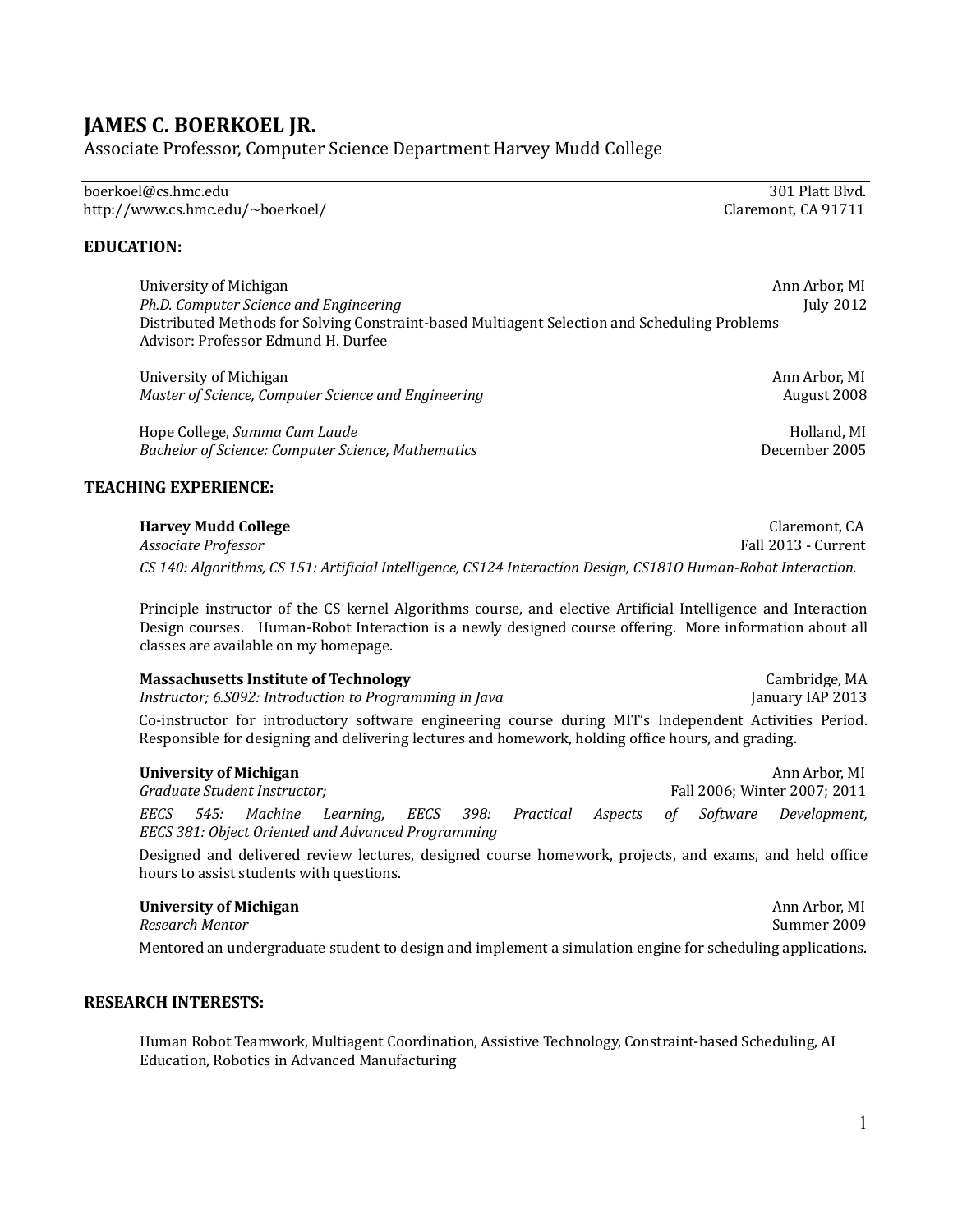## **RESEARCH EXPERIENCE:**

# **Human Experience and Agent Teamwork Lab (HEATlab) @ HMC** Claremont, CA

https://www.cs.hmc.edu/HEAT/

*Founder, Principle Investigator* June 2014 – Current

The HEATlab focuses on using ideas from AI to automate the scheduling and coordination of multiple agents, including humans, virtual (computational) agents, and robots (embodied agents). We are motivated by the challenge of coordinating the actions of human-robot teams in environments that require explicit cooperation to be successful. A particular goal for human-robot teamwork is in planning solutions that recognize and exploit the relative strengths of humans and agents to accomplish what neither can achieve alone.

Lab members / alumni: Jeb Brooks ('14), Priya Donti ('15), Alex Gruver ('15) Jacob Rosenbloom ('15), Sam Echevarria ('16), Kari Linder (CMC '16), Scott Chow ('17), Sam Dietrich (Engineering '17), Kyle Lund (Robotics '17), Emilia Reed ('17), Brenda Castro ('18), Amy Huang ('18), Liam Lloyd ('18) Montana Roberts (Scripps '18), Hamzah Khan ('18), Jane Wu ('18), Jordan Abrahams ('19), Shyan Akmal ('19), Maggie Li ('19), Brenner Ryan ('19), Viva Ojha ('19), Savana Ammons ('20), Michael Gao ('20), Joon Lee ('20), Gretchen Rice (Olin College '20), Seth Isaacson ('21), Lindsay Popowski ('21)

# **Harvey Mudd College, Computer Science Department Concernent** Claremont, CA Clinic Advisor **COLLARY** Claremont, CA Clinic Advisor

Fall 2013 – Current

Advised on the following senior capstone clinic projects:

- Accenture Labs. (2018-19): explores designing and developing a proof-of-concept augmented reality system for human workers teaming with warehouse robots.
- NASA Ames Research Center. (2017-18): explores reducing the communication overhead of current dynamic multirobot scheduling algorithms.
- Steelcase Inc. (2015-16): explores refining existing color classification system using machine learning to learn features that impact customer's perceptions about finish color.
- Steelcase Inc. (2014-15): explores designing algorithm for automatically classifying sheets of veneer at human-level performance into predefined color buckets.
- Qualcomm Inc. (2014-15): seeks to take an existing robotic platform and power it using the Snapdragon 600 so that it can localize in a known environment, navigate between goal locations, and provide tour guide functionality.
- Lockheed Martin (2013-14): investigates designing efficient, graph-theoretic algorithms to map realworld problems so that they can be solved by Lockheed's 512-qubit adiabatic quantum computer produced by D-Wave Systems.

# **Massachusetts Institute of Technology,** Computer Science and AI Laboratory **Cambridge, MA**<br>Postdoctoral Associate Sent. 2012 - July 2013

Led a project funded by BMW that investigated developing and deploying mobile robot assistants in the final assembly of automotive manufacturing processes to increase the productivity, safety, and health of human workers.

# **University of Michigan, Computer Science Department** Ann Arbor, MI

**Graduate Student Research Assistant, Prof. Edmund Durfee** 

Developed foundational technology for scheduling agents that assist human users with selecting and scheduling activities to achieve their daily goals. This work extended traditional constraint-based scheduling representations and techniques to multiagent settings and developed distributed algorithms that exploit the weakly-coupled structure present in many multiagent scheduling problems.

2

**Sept. 2012 – July 2013**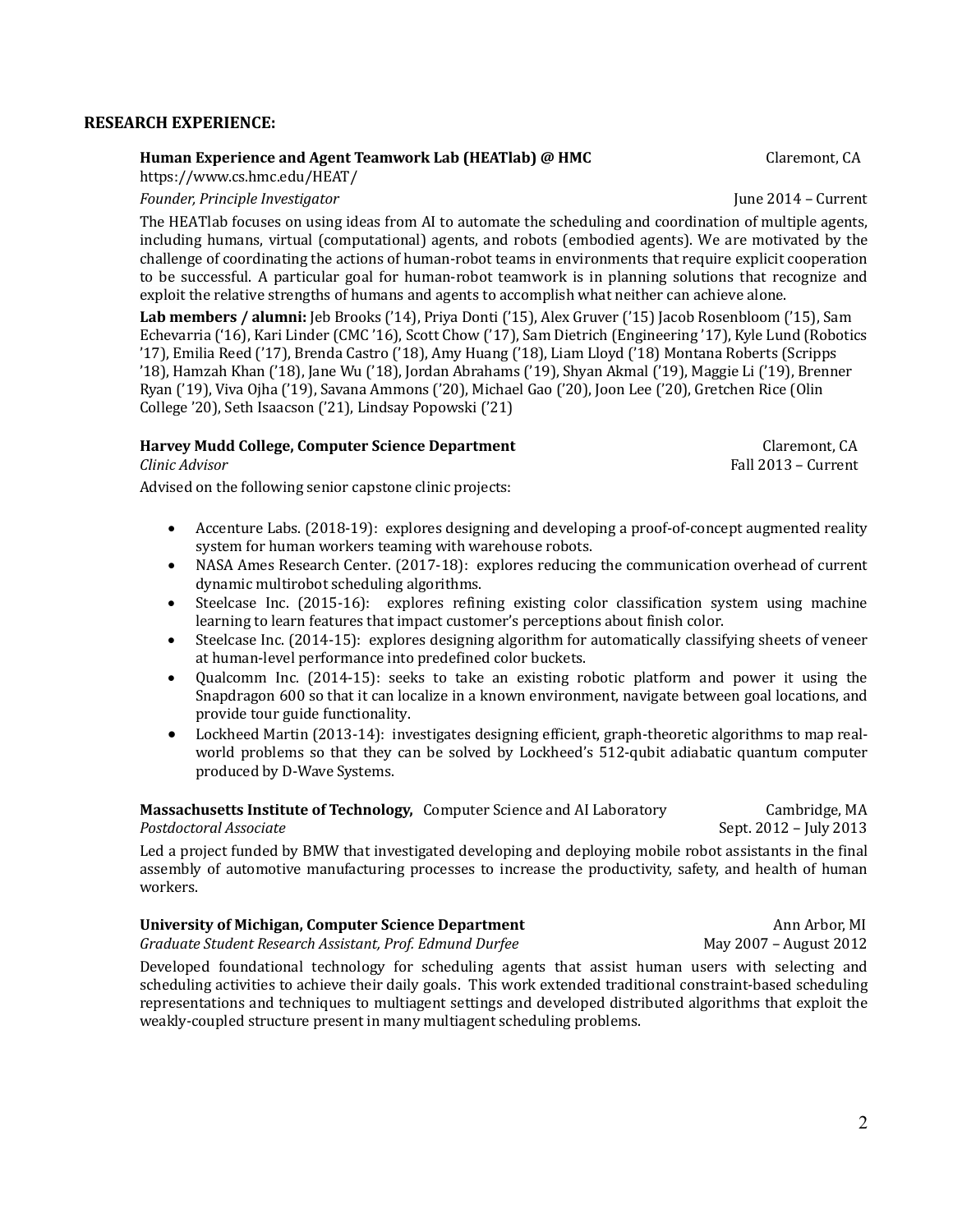# **Delft University of Technology, Algorithmics Group** Delft, Netherlands

**NSF Extended European Lab Visit** 

Collaborated with Léon Planken and Mathijs de Weerdt to develop efficient, distributed algorithms for incrementally responding to updates for multiagent scheduling problems.

# **LeanLogistics** Holland, MI

*Research and Development* Feb. 2005 – Aug. 2006

Developed a new optimization engine using state-of-the-art constraint satisfaction approaches for a webbased transportation management application.

*Research Experience for Undergraduates* Summer 2003, 2004

Computer Science Department (2004): Developed and evaluated the eTextReader System, a textbook software tool for encouraging academic collaboration using tablet PCs. Presented research at HP Mobile Technology Conference 2004 and at SIGCSE in 2005.

Mathematics Department (2003): Researched and quantified an approach to conditioning ill-posed matrices.

# **PUBLICATIONS** AND PRESENTATIONS (undergraduate coauthors highlighted):

https://www.cs.hmc.edu/HEAT/#publications

# **Journal Articles:**

Mobile Robots to Moving-Floor Assembly Lines: Design, Evaluation and Deployment. Unhelkar, V., Dorr, S., Bubeck, A., Perex, J., Siu, H., Boerkoel, J., Tyroller, O., Bix, J., Bartscher, S., and Shah, J. IEEE Robotics and Automation Magazine *IEEE Robotics & Automation Magazine* 1070, no. 9932/18 (2018).

Distributed Approaches for Summarizing and Decoupling Agents' Schedules in Multiagent Simple Temporal Networks. Boerkoel, J. and Durfee, E., *Journal of Artificial Intelligence Research (JAIR*), Volume 47, pages 95-156, 2013.

Using Hybrid Scheduling for the Semi-autonomous Formation of Expert Teams. Durfee, E., Boerkoel, J., and Sleight, J., *Future Generation Computer Systems (FGCS)*, 2013.

# **In Highly-Refereed Conferences with Archival Proceedings** (Undergraduate coauthors highlighted):

Quantifying Degrees of Controllability in Temporal Networks with Uncertainty. **Akmal, S., Ammons, S., Li, H.**, and Boerkoel, J. In *Proc. 29th Int. Conf. on Automated Planning and Scheduling (ICAPS-2019). Presented* July 2019 by **Akmal, S., Ammons, S.**, and Li, H. in Berkeley, CA, USA.

DREAM: An Algorithm for Mitigating the Overhead of Robust Rescheduling. **Abrahams, I., Chu Lasso, D., Diehl, G., Knittel, M., Lin, J. Lloyd, W.**, Boerkoel, J., and Frank, J. In Proc. 29th Int. Conf. on Automated *Planning and Scheduling (ICAPS-2019*). Presented July 2019 by **Abrahams, I.**, in Berkeley, CA, USA.

Measuring and Optimizing Durability against Scheduling Disturbances. Lee I., Ojha, V., and Boerkoel, J. In Proc. 29th Int. Conf. on Automated Planning and Scheduling (ICAPS-2019). Presented July 2019 by Lee, J., and **Ojha V.** in Berkeley, CA, USA.

New Perspectives on Flexibility in Simple Temporal Planning. Huang, A., Lloyd, W., Omar, M. and Boerkoel, J. In Proc. 28th Int. Conf. on Automated Planning and Scheduling (ICAPS-2018). Presented June 22, 2018 by A. **Huang** and **L. Lloyd** in Delft, Netherlands.

**Hope College,** *MI MI MI MI MI MI MI MI MI MI*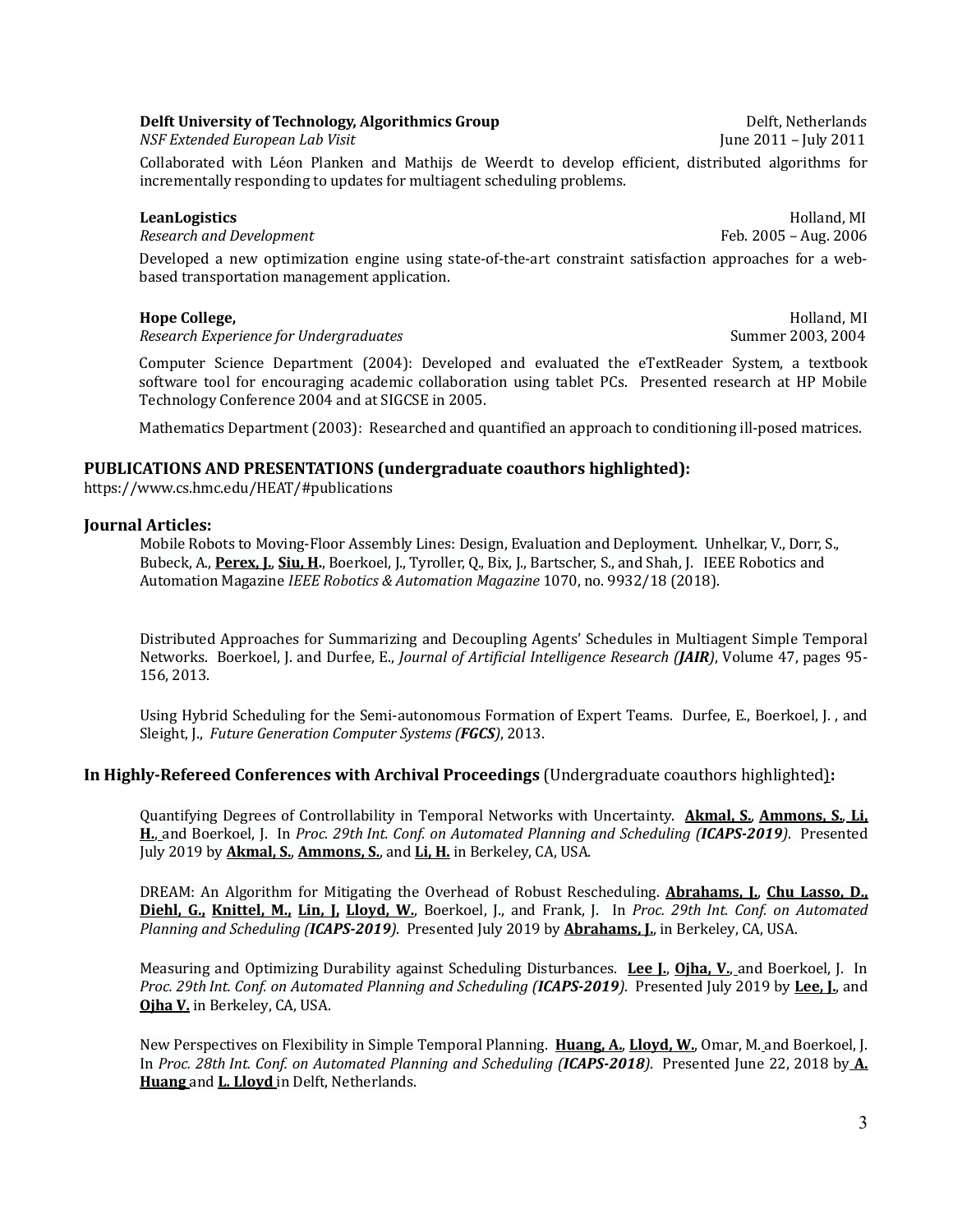Who Takes the Lead? Automated Scheduling for Human-Robot Teams. Castro, B., Roberts, M., Mena, K.(high school student), and Boerkoel, J. In *Proc. of Artificial Intelligence in Human Robot Interaction AAAI Fall Symposium Series (AI-HRI 2017*). Presented Nov. 10, 2017 by **M. Roberts** and **B. Castro** in Washington, DC.

Robust Execution of Probabilistic Temporal Plans. Lund, K., Dietrich, S., Chow, S., and Boerkoel, J. In *Proc. 31st Conf. on Artificial Intelligence (AAA-2017)*. Presented Feb. 17, 2017 by **K. Lund**  and **S. Chow**  in San Francisco, CA.

Trust and Cooperation in Human-Robot Decision Making. **Wu, J., Paeng, E., Linder, L.**, Valdesolo, P., and Boerkoel, J. In *Proc. of Artificial Intelligence in Human Robot Interaction AAAI Fall Symposium Series (AI-HRI* 2016). Presented Nov. 17, 2016 by **Wu, J.** in Washington, DC.

Robustness in Probabilistic Temporal Planning. **Brooks, L., Reed, E., Gruver, A.**, and Boerkoel, J. In *Proc. 29th Conf.* on Artificial Intelligence (*AAA-2015*). Presented Jan. 27, 2015 by **J. Brooks** in Austin, TX.

Towards Control and Sensing for an Autonomous Mobile Robotic Assistant Navigating Assembly Lines. Unhelkar, V., Perez, J., Boerkoel, J., Bix, J., Bartscher, S., Shah, J., *IEEE International Conference on Robotics and* Automation (ICRA 2014). Presented June 3, 2014 by. V. Unhelkar in Hong Kong.

Distributed Algorithms for Incrementally Maintaining Multiagent Simple Temporal Networks. Boerkoel, J., Planken, L., Wilcox, R., and Shah, J., In *Proc. Of 23<sup>rd</sup> Int. Conf. on Automated Planning and Scheduling (ICAPS* 2013) pages 11-19, 2013. Presented June 13, 2013 in Rome, Italy.

Decoupling the Multiagent Disjunctive Temporal Problem. Boerkoel, J. and Durfee, E., In *Proc. 27th Conf. on* Artificial Intelligence (**AAAI-2013**) pages 123-129. Presented July 18, 2013 in Seattle, WA, USA.

A Distributed Approach to Summarizing Spaces of Multiagent Schedules. Boerkoel, J. and Durfee, E., In *Proc.* 26<sup>th</sup> Conf. on Artificial Intelligence (**AAAI-2012**) pages 1742-1748, 2012. Presented July 24, 2012 in Toronto, Canada.

Distributed Algorithms for Solving the Multiagent Temporal Decoupling Problem. Boerkoel, J. and Durfee, E., In *Proc.* of 10th Int. Conf. on Autonomous Agents and Multiagent Systems (**AAMAS 2011**), pages 141-148, 2011. Presented May 3, 2011 in Taipei, Taiwan.

A Comparison of Algorithms for Solving the Multiagent Simple Temporal Problem. Boerkoel, J. and Durfee, E., In *Proc.* of 20th Int. Conf. on Automated Planning and Scheduling (**ICAPS 2010**), pages 26-33, 2010. Presented May 14, 2010 at a joint AAMAS/ICAPS session in Toronto, Canada.

Generalized Solution Techniques for Preference-Based Constrained Optimization with CP-nets. Boerkoel, [., Durfee, E., and Purrington, K., In *Proc. of 9th Int. Conf. on Autonomous Agents and Multiagent Systems (AAMAS* **2010**), May 13, 2010, Toronto, Canada, pages 291-298, 2010.

Evaluating Hybrid Constraint Tightening for Scheduling Agents. Boerkoel, J. and Durfee E., In *Proc.. of 8th Int. Conf.* on Autonomous Agents and Multiagent Systems (**AAMAS 2009**), pages 673-680, 2009. Presented May 15, 2009 in Budapest, Hungary.

Hybrid Constraint Tightening for Hybrid Constraint Scheduling. Boerkoel, J. and Durfee, E., In *Proc. 23rd Conf. on* Artificial Intelligence (**AAAI-2008**), pages 1446-1449, 2008. Presented (poster) July 16, 2008 in Chicago, IL.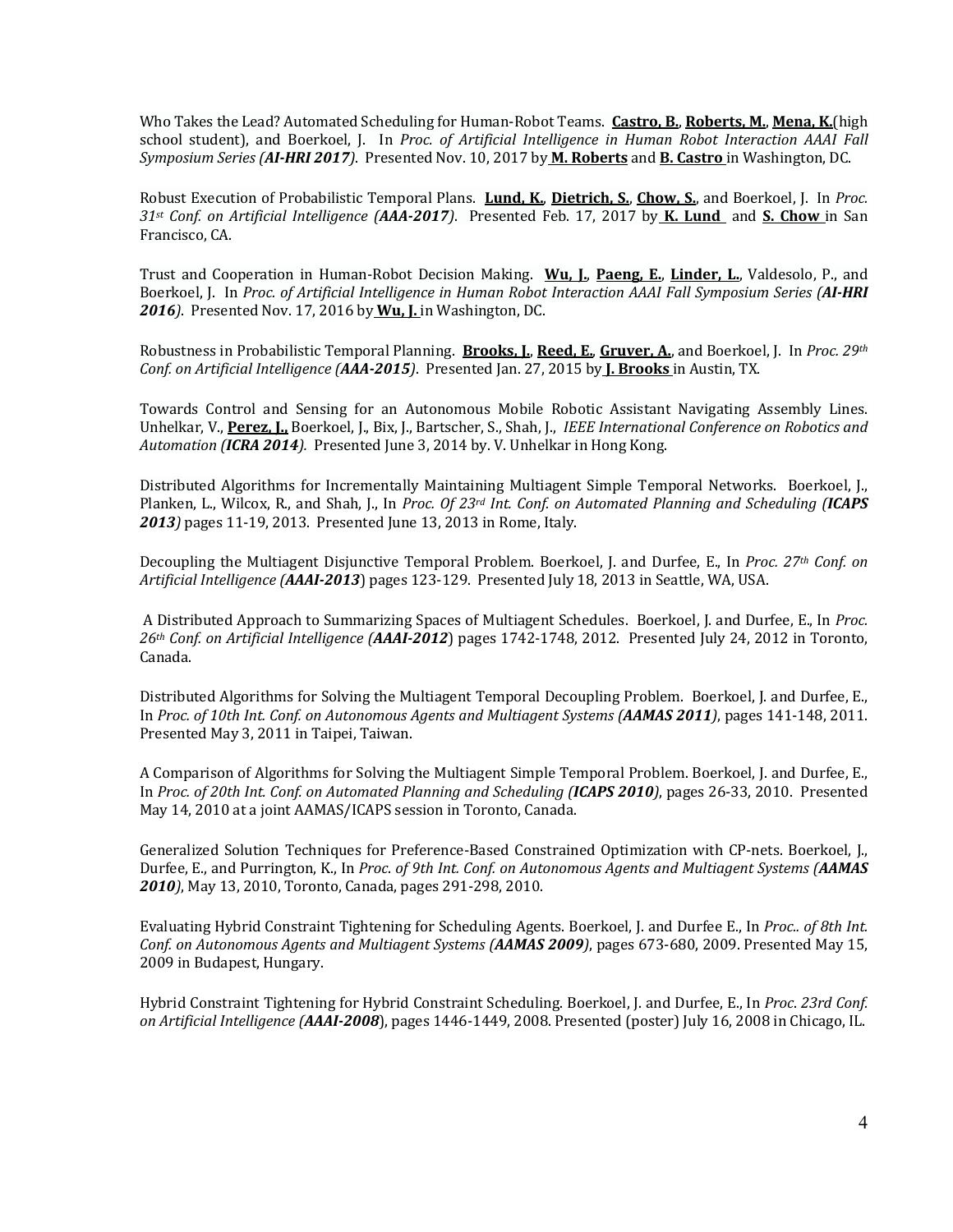### **Patents:**

Heuristic Graph Embedding Methods for Adiabatic Quantum Computation Optimization Adachi, S. *Adair, T.*, Boerkoel, J., Brent, T., Campbell, D.S., Boerkoel, J., and Ornstein, J. US Patent 10,282,674 filed August 20 2015 and issued May 7, 2019.

#### **In Other Published Proceedings:**

Trade-offs Between Communication, Rescheduling, and Success Rate in Uncertain Multi-Agent Schedules **Chu Lasso, D., Diehl, G., Knittel, M., Lin, J. Lloyd, W.**, Boerkoel, J., and Frank, J. 2018. The Integrated Planning, Acting and Execution Workshop (IntEx) at The 28th International Conference on Automated Planning and Scheduling. Presented by the team on June 20, in Delft NL.

Robust Multirobot Scheduling. Lund, K., Dietrich, S., and Boerkoel, J. In Robotics: Science and Systems (RSS 2016) Workshop on On-line Decision-making in Multi-robot Coordination (DERMUR-16). Presented June 19, 2016 in Ann Arbor, MI.

Exploring Human-Robot Trust and Cooperation. Wu, L. Paeng, E., and Boerkoel, J. In *Robotics: Science and* Systems (RSS 2016) Workshop on Social Trust in Autonomous Robots. Presented June 19, 2016 in Ann Arbor, MI.

Robust Execution Strategies for Probabilistic Temporal Planning. Lund, K., Dietrich, S., and Boerkoel, J. In *AAAI-2016 Student Abstract and Poster Program (AAAI-2016)*. Presented Feb. 15, 2016 by **K. Lund** in Phoenix, AZ.

Trust and Cooperation in Human-Robot Decision Making. **Paeng, E., Wu, J.**, and Boerkoel, J. In AAAI-2016 *Student Abstract and Poster Program (AAAI-2016).* Presented Feb. 15, 2016 by *J. Wu* in Phoenix, AZ.

Robust Execution Strategies for Probabilistic Temporal Planning. Lund, K., Dietrich, S., and Boerkoel, J. In *AAAI-2016 Student Abstract and Poster Program (AAAI-2016)*. Presented Feb. 15, 2016 by **K. Lund** in Phoenix, AZ.

Predicting the Quality of User Experiences to Improve Productivity and Wellness. **Donti, P., Rosenbloom, J.**, Gruver, A., and Boerkoel, J. In *AAAI-2015* Student *Abstract and Poster Program (AAAI-2015*). Presented Jan. 29, 2015 by P. Donti, J. Rosenbloom, and A. Gruver in Austin, TX.

Exploring Active and Passive Team-based Coordination. **Donti, P.**, and Boerkoel, J. In *Proc. AAAI Symposium on* Human Robot Interaction (AI-HRI). Presented November 14, 2014 by **P. Donti** in Washington, DC.

Decoupling the Multiagent Disjunctive Temporal Problem (Extended Abstract). Boerkoel, J. and Durfee, E., In *Proc. of 9th Int. Conf. on Autonomous Agents and Multiagent Systems (AAMAS 2013)*.

Distributed Algorithms for Incrementally Maintaining Multiagent Simple Temporal Networks. Boerkoel, J. and Planken, L. In Proc. 2<sup>nd</sup> Workshop on Autonomous Robots and Multirobot Systems (ARMS 2012) 2012.

Solving the Multiagent Selection and Scheduling Problem. Boerkoel, J. In Proc. of the IJCAI Doctoral *Consortium*, pages 2784-2785, 2011. Presented July 17, 2011 in Barcelona, Spain.

Challenges in Maintaining Minimal, Decomposable Disjunctive Temporal Problems. Boerkoel, J. and Durfee, E. In Proc. 2<sup>nd</sup> Workshop on Artificial Intelligence and Logistics (**AILog-2011**), pages 7-12, 2011. Presented July 16, 2011 in Barcelona, Spain.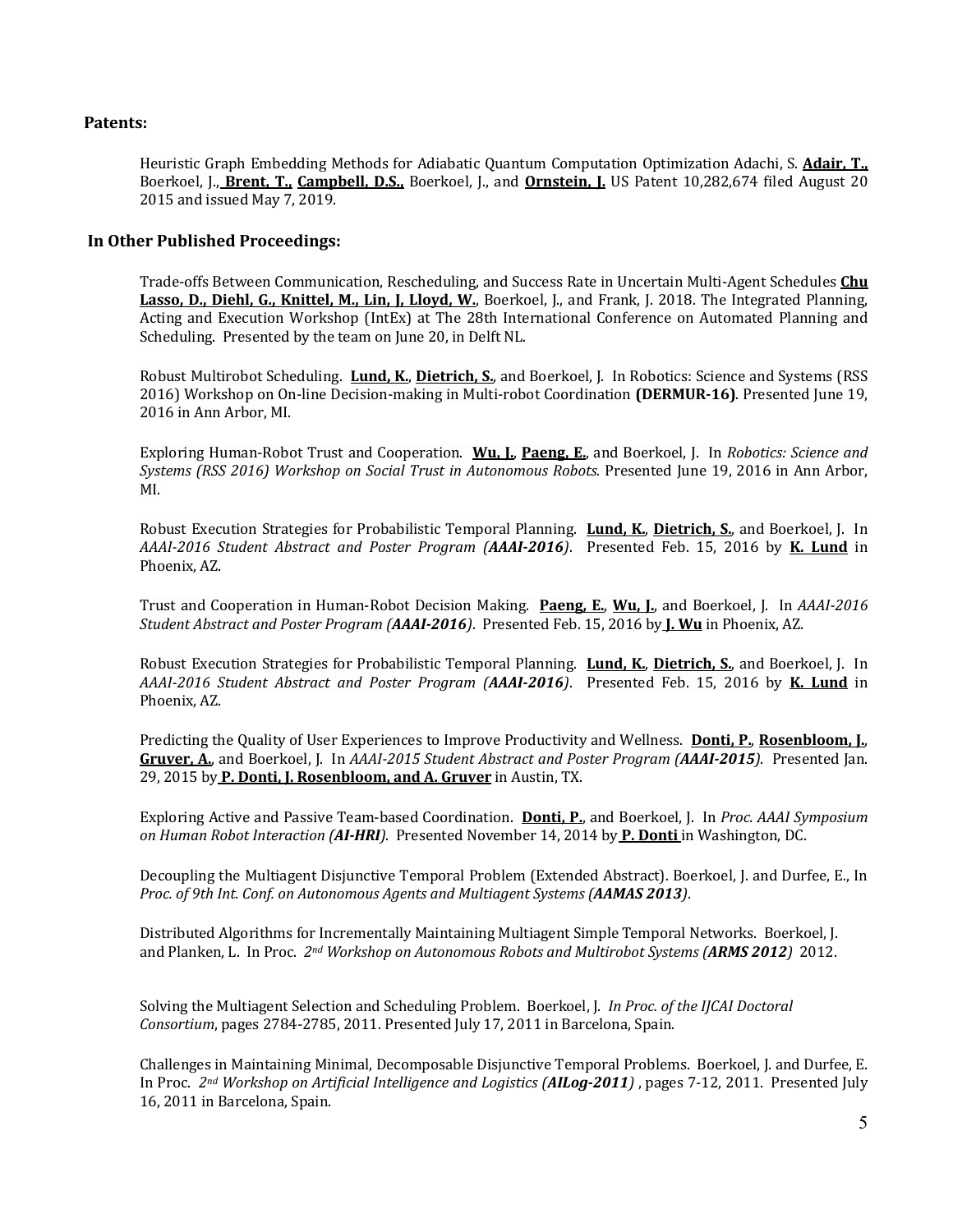Comparing Techniques for the Semi-Autonomous Formation of Expert Teams. Durfee, E., Boerkoel, J., and Sleight. I. In Proc. Second International Workshop on Multi-Agent Systems and Collaborative Technologies (*I-MASC'11*), pages 351-358, 2011. Nominated for Best Paper Award.

Partitioning the Multiagent Simple Temporal Problem for Concurrency and Privacy (Extended Abstract). Boerkoel, J. and Durfee, E., In *Proc. of 9th Int. Conf. on Autonomous Agents and Multiagent Systems (AAMAS* **2010***)*, pages 1421-1422, 2010. Presented as a poster May 12, 2010 in Toronto, Canada.

Solving the Multiagent Selection and Scheduling Problem. Boerkoel, J. In *Proc. of the ICAPS Doctoral* Consortium, 2010. Presented May 12, 2010 in Toronto, Canada.

A Multiagent System for Solving the Activity Selection and Scheduling Coordination Problem. Boerkoel, J. In Proc. of the AAAI/SIGART Doctoral Consortium, pages 1-2, 2009. Presented July 12, 2009 in Pasadena, CA

Solving Decoupled Constraint Optimization Problems for Online Cognitive Orthotic Scheduling Agents. Purrington, K., Boerkoel, J., and Durfee, E., In Working Notes of the IJCAI 2009 Workshop on Intelligent Systems *for Assisted Cognition, pages 89-96, 2009. Presented as a poster July 12, 2009 in Pasadena, CA.* 

#### **Other Research Presentations:**

"Better Together: The Advantages of Human-Robot Teamwork." Invited Talk, The University Club of Claremont. Claremont, CA. June 28, 2016.

"Temporal Planning for Robust Human-Robot Teamwork." Invited Talk, University of Southern California Intelligent Decision Making Group. Los Angeles, CA. February 22, 2015.

"Temporal Planning for Robust Human-Robot Teamwork." Invited Talk, Delft University of Technology. Delft, Netherlands. February 2, 2015.

"Designing Better Human-Robot Interactions." Invited Talk, Cal Poly Pomona, Computer Club. Pomona, CA. October 22, 2015.

"Distributed Algorithms for Solving the Multiagent Temporal Decoupling Problem." Invited Talk, Delft University of Technology. Delft, Netherlands. June 2011.

"Coordination Strategies for Multi-agent Scheduling." Invited Talk, Oberlin College, Oberlin. OH. March 2011.

"The Challenge of Coordinating Multiple Scheduling Agents: Solving the Multiagent Simple Temporal Problem." Invited Talk, Hope College. Holland, MI. February 2010.

#### **HONORS AND AWARDS:**

NSF Early Faculty CAREER Award, 2017 - 2022. Citadel Scholars Program, 2015. The Engman Research and Experiential Learning Award, 2015. HMC Holen Fellowship, 2014. Rose Hills Research Award, 2014. University of Michigan Rackham Graduate School Predoctoral Fellow, 2011-2012. NSF Extended European Lab Visit Scholarship, 2011. Member of Phi Kappa Phi Academic Honor Society, 2011. Honorable Mention - University of Michigan CSE Graduate Student Honors Competition, December 2010. Russell J. Kraay Award for outstanding Junior in Computer Science at Hope College, 2005. Conference Travel Grants Awarded: Rackham 2008, 2009, 2010, 2011, 2012; AAMAS 2009, 2010, 2011; IJCAI (DC) 2009; ICAPS (DC) 2010, and HRI-Pioneers 2013.